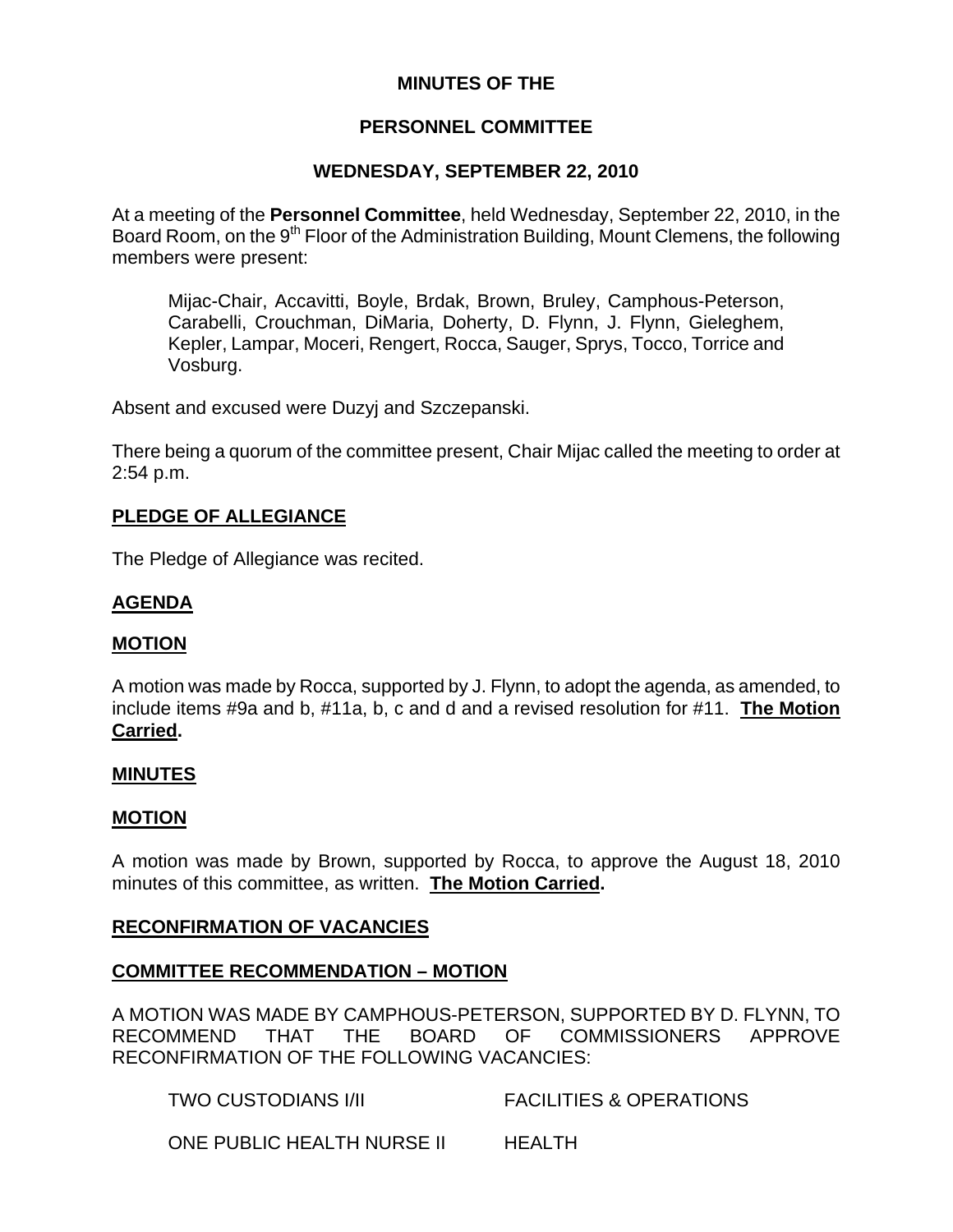| ONE PUBLIC HEALTH SERVICES<br><b>COORDINATOR</b> | HFAI TH           |
|--------------------------------------------------|-------------------|
| ONE ASSISTANT MULTIGRAPH<br>OPERATOR/CLERK       | <b>PURCHASING</b> |

### **THE MOTION CARRIED.**

#### **REPORT ON VACANT POSITION RECONFIRMATIONS**

#### **MOTION**

A motion was made by Doherty, supported by Kepler, to receive and file the report on vacant position reconfirmations.

The following commissioner spoke: Sprys.

Chair Mijac called for a vote on the motion and **The Motion Carried.** 

#### **CURRENT LAYOFF LIST**

#### **MOTION**

A motion was made by Camphous-Peterson, supported by J. Flynn, to receive and file the current layoff list. **The Motion Carried.** 

#### **INFORMATION REGARDING NATIONAL HEALTH CARE PLAN**

#### **MOTION**

A motion was made by Sprys, supported by Camphous-Peterson, to receive and file the information regarding the National Health Care Plan.

The following commissioners spoke: Doherty and Vosburg.

Chair Mijac called for a vote on the motion and **The Motion Carried.** 

## **APPROVE SALARY RANGE FOR GRANT FUNDED, PART-TIME INVENTORY/ WAREHOUSE WORKER AT COMMUNITY SERVICES AGENCY**

#### **COMMITTEE RECOMMENDATION – MOTION**

A MOTION WAS MADE BY D. FLYNN, SUPPORTED BY SPRYS, TO RECOMMEND THAT THE BOARD OF COMMISSIONERS APPROVE THE RECOMMENDED SALARY RANGE OF \$13.49 TO \$16.90 AND REQUIRED BENEFITS FOR A GRANT FUNDED, PART-TIME INVENTORY/WAREHOUSE WORKER POSITION AT THE COMMUNITY SERVICES AGENCY. **THE MOTION CARRIED.**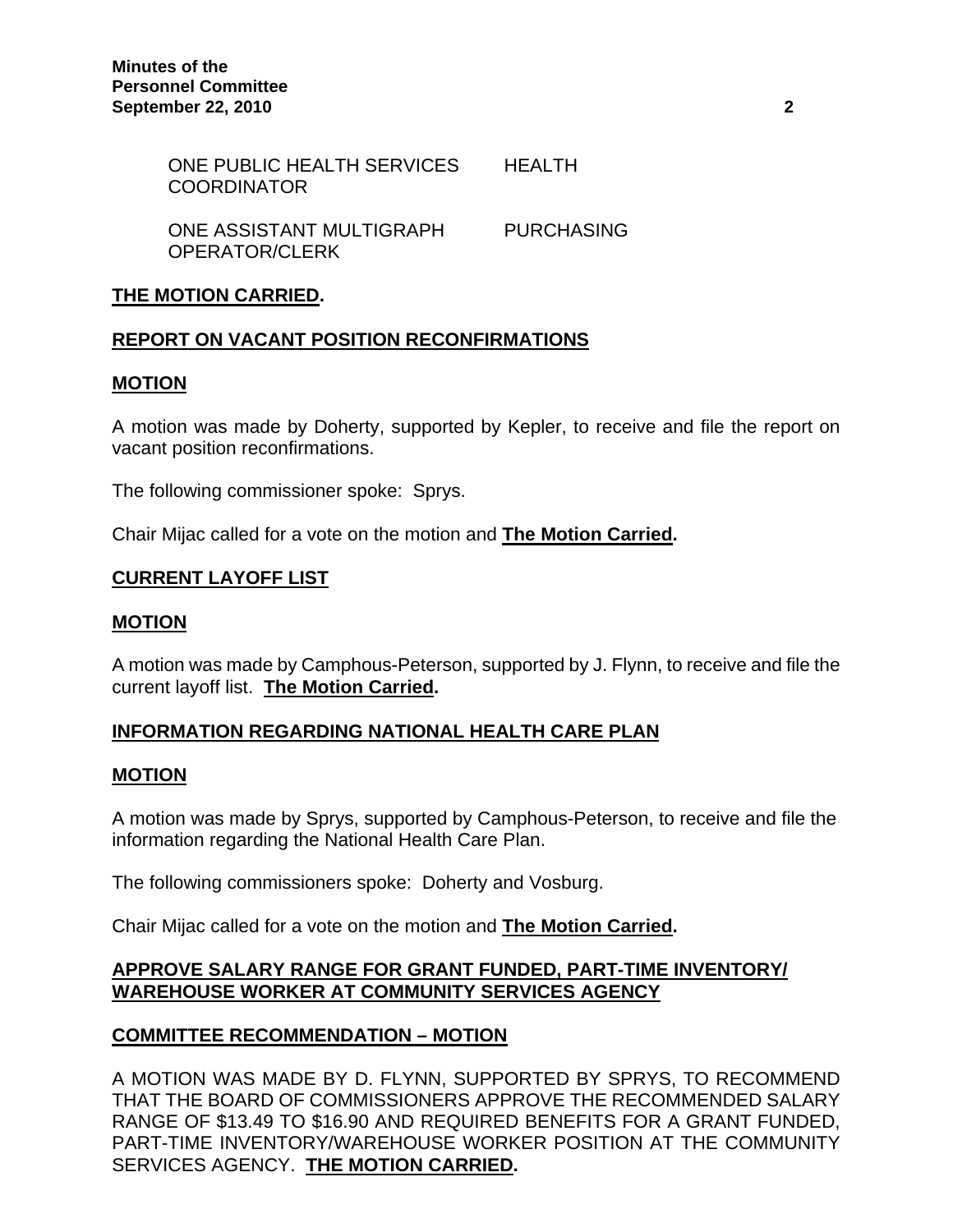# **RECOMMENDATION FROM 9-15-10 EDUCATION & TRAINING COMMITTEE MEETING RE: RENAMING OF PLANNING AND ECONOMIC DEVELOPMENT DEPARTMENT AND TRANSFER OF FUNCTIONS AND PERSONNEL OF MACOMB COUNTY REFERENCE AND RESEARCH CENTER**

# **COMMITTEE RECOMMENDATION – MOTION**

A MOTION WAS MADE BY D. FLYNN, SUPPORTED BY J. FLYNN, TO RECOMMEND THAT THE BOARD OF COMMISSIONERS APPROVE RENAMING OF THE PLANNING AND ECONOMIC DEVELOPMENT DEPARTMENT TO THE PLANNING, ECONOMIC DEVELOPMENT AND RESEARCH DEPARTMENT AND TRANSFERRING OF THE FUNCTION AND PERSONNEL OF THE MACOMB COUNTY REFERENCE AND RESEARCH CENTER TO THE PLANNING, ECONOMIC DEVELOPMENT AND RESEARCH DEPARTMENT. **THE MOTION CARRIED.** 

## **EXECUTIVE SESSION TO DISCUSS LABOR NEGOTIATIONS**

#### **MOTION**

A motion was made by D. Flynn, supported by Lampar, to enter into Executive Session for the purpose of discussing labor negotiations. **The Motion Carried.** 

In accordance with the motion, committee entered Executive Session at 3:04 p.m., with it concluding at 3:30 p.m.

#### **RATIFICATION OF BALANCE OF THREE-YEAR LABOR AGREEMENT WITH THE UNITED AUTO WORKERS, LOCAL 412-UNIT 46 (ASSISTANT PROSECUTING ATTORNEYS)**

#### **COMMITTEE RECOMMENDATION – MOTION**

A MOTION WAS MADE BY KEPLER, SUPPORTED BY J. FLYNN, TO RECOMMEND THAT THE BOARD OF COMMISSIONERS APPROVE RATIFICATION OF THE BALANCE OF THE THREE-YEAR LABOR AGREEMENT WITH THE UNITED AUTO WORKERS, LOCAL 412-UNIT 46 (ASSISTANT PROSECUTING ATTORNEYS) FROM JANUARY 1, 2008 TO DECEMBER 31, 2010. **THE MOTION CARRIED.** 

## **RATIFICATION OF BALANCE OF THREE-YEAR LABOR AGREEMENT WITH THE UNITED AUTO WORKERS, LOCAL 412-UNIT 75 (SUPERVISORS)**

#### **COMMITTEE RECOMMENDATION – MOTION**

A MOTION WAS MADE BY KEPLER, SUPPORTED BY J. FLYNN, TO RECOMMEND THAT THE BOARD OF COMMISSIONERS APPROVE RATIFICATION OF THE BALANCE OF THE THREE-YEAR LABOR AGREEMENT WITH THE UNITED AUTO WORKERS, LOCAL 412-UNIT 75 (SUPERVISORS) FROM JANUARY 1, 2008 TO DECEMBER 31, 2010. **THE MOTION CARRIED WITH DOHERTY VOTING "NO."**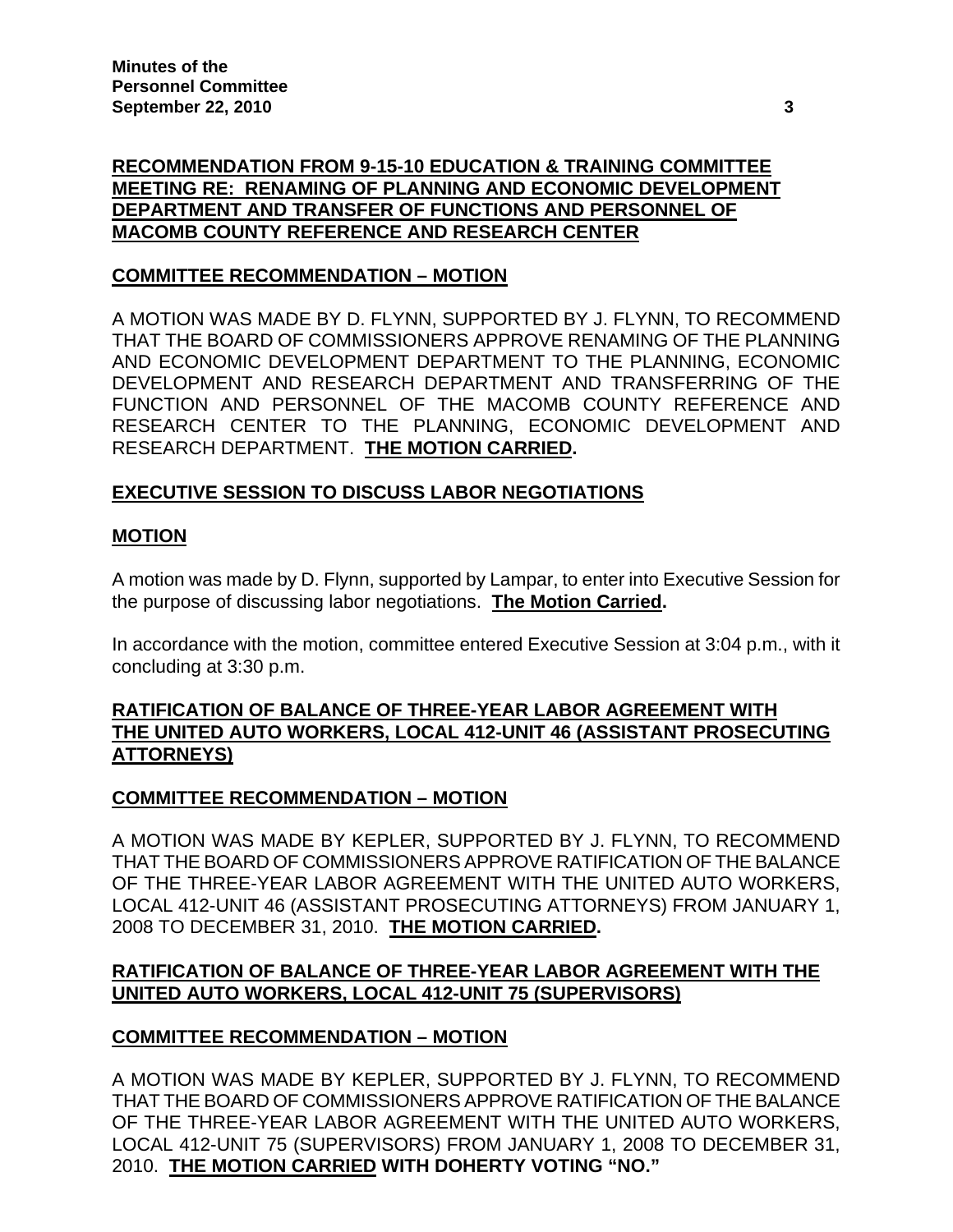### **RATIFICATION OF ONE-YEAR LABOR AGREEMENT WITH THE MACOMB COUNTY SENIOR SERVICES EMPLOYEE ASSOCIATION**

### **COMMITTEE RECOMMENDATION – MOTION**

A MOTION WAS MADE BY J. FLYNN, SUPPORTED BY BRULEY, TO RECOMMEND THAT THE BOARD OF COMMISSIONERS APPROVE RATIFICATION OF A ONE-YEAR LABOR AGREEMENT WITH THE MACOMB COUNTY SENIOR SERVICES EMPLOYEE ASSOCIATION FROM JANUARY 1, 2011 TO DECEMBER 31, 2011. **THE MOTION CARRIED WITH DOHERTY VOTING "NO."** 

### **RATIFICATION OF ONE-YEAR LABOR AGREEMENT WITH THE TECHNICAL, PROFESSIONAL AND OFFICEWORKERS ASSOCIATION OF MICHIGAN – FAMILY COURT/JUVENILE JUSTICE CENTER**

## **COMMITTEE RECOMMENDATION – MOTION**

A MOTION WAS MADE BY KEPLER, SUPPORTED BY BRULEY, TO RECOMMEND THAT THE BOARD OF COMMISSIONERS APPROVE RATIFICATION OF A ONE-YEAR LABOR AGREEMENT WITH THE TECHNICAL, PROFESSIONAL AND OFFICEWORKERS ASSOCIATION OF MICHIGAN – FAMILY COURT/JUVENILE JUSTICE CENTER FROM JANUARY 1, 2011 TO DECEMBER 31, 2011. **THE MOTION CARRIED.** 

**RATIFICATION OF ONE-YEAR LABOR AGREEMENT WITH THE UNITED AUTO WORKERS, LOCAL 412 – UNITS 39, 46, 49, 55, 75, 95 AND 98 AND LOCAL 889 REPRESENTING ANIMAL SHELTER, COMMUNITY SERVICES AGENCY, PROBATE COURT/CORPORATION COUNSEL AND SPECIALIZED OFFICES**

#### **COMMITTEE RECOMMENDATION – MOTION**

A MOTION WAS MADE BY BRULEY, SUPPORTED BY KEPLER, TO RECOMMEND THAT THE BOARD OF COMMISSIONERS APPROVE RATIFICATION OF A ONE-YEAR LABOR AGREEMENT WITH THE UNITED AUTO WORKERS, LOCAL 412-UNITS 39, 46, 49, 55, 75, 95 AND 98 AND LOCAL 889 REPRESENTING ANIMAL SHELTER, COMMUNITY SERVICES AGENCY, PROBATE COURT/CORPORATION COUNSEL AND SPECIALIZED OFFICES FROM JANUARY 1, 2011 TO DECEMBER 31, 2011.

Commissioner Doherty requested separation of Unit 46.

Chair Mijac called for a vote on all with the exception of Unit 46 and **THE MOTION CARRIED WITH DOHERTY VOTING "NO."** 

Chair Mijac called for a vote on Unit 46 and **THE MOTION CARRIED**.